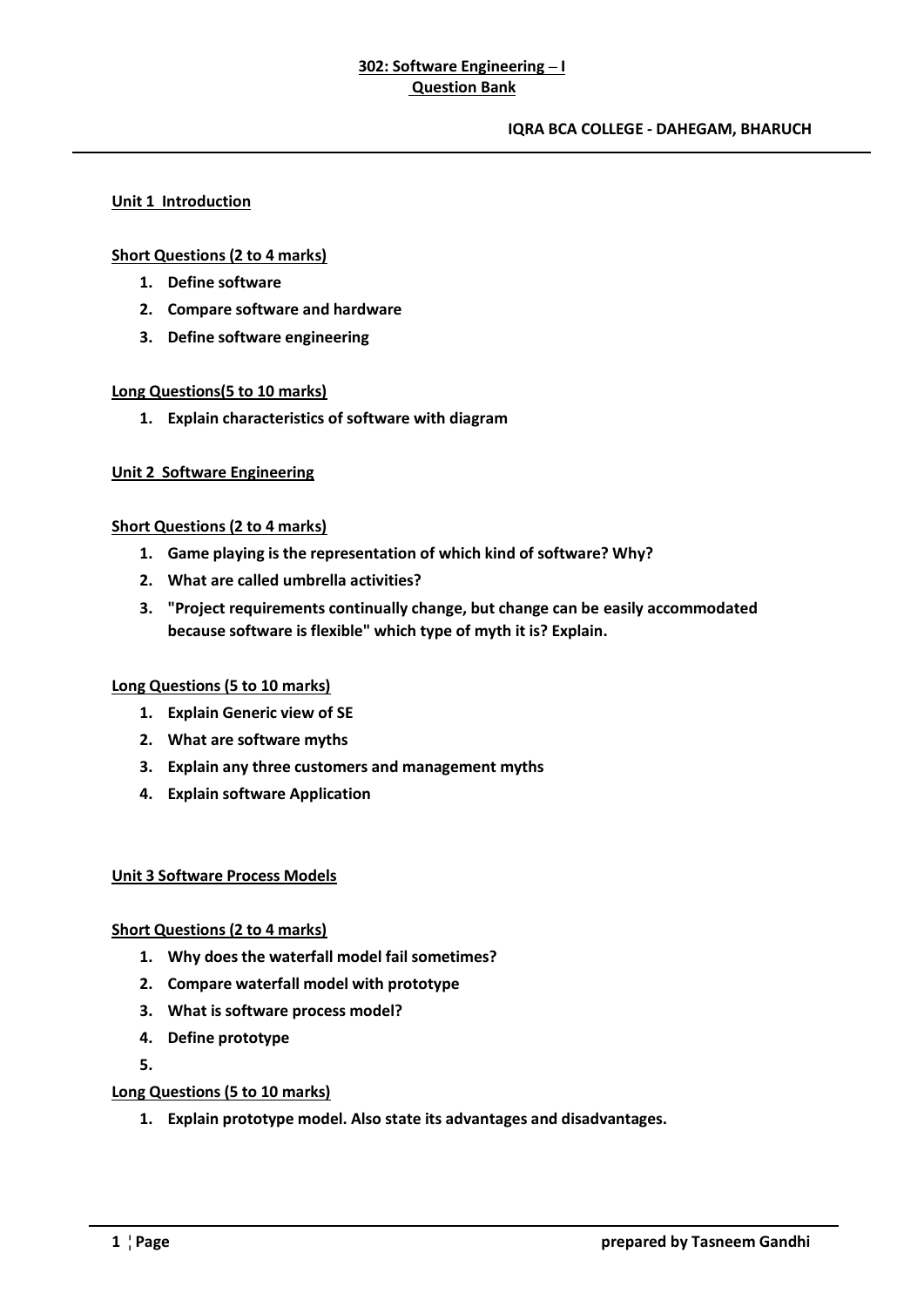- **2. Explain waterfall model with its advantages and disadvantages OR Write limitations of waterfall model OR Explain linear sequential model with its advantages and disadvantages.**
- **3. List out the circumstances under which you recommend the prototyping should be used What are the difficulties that might arise when using that approach?**
- **4. Define software process model Also compare and contrast waterfall model and prototype model.**

# **Unit 4 Requirement Analysis**

# **Short Questions (2 to 4 marks)**

- **1. What is requirement gathering? List various techniques of requirement gathering**
- **2. What is context level diagram?**
- **3. What is importance of requirement specification?**
- **4. What do you mean by problem analysis?**
- **5. What is current application analysis?**
- **6. List out roles of system analyst**
- **7. What is fact finding?**
- **8. What is process specification?**
- **9. Write about requirement process**
- **10. Explain QFD**
- **11. What is Data Dictionary?**
- **12. What is Bubble chart?**
- **13. Comment: DFD is meaningless for object oriented approach**
- **14. What do you mean by software quality?**
- **15. Compare DFD with Flowchart**
- **16. Give advantages of Interview over Questionnaire**

# **Long Questions (5 to 10 marks)**

- **1. What is SRS? Explain its characteristics**
- **2. What is feasibility study?**
- **3. Explain Requirement Analysis and Current Application Analysis. List out roles of System Analyst**
- **4. Explain components of SRS**
- **5. Explain Requirement Gathering Techniques**
- **6. Explain Data Dictionary**
- **7. Explain Elements of Analysis Model**
- **8. What is Requirement Review.**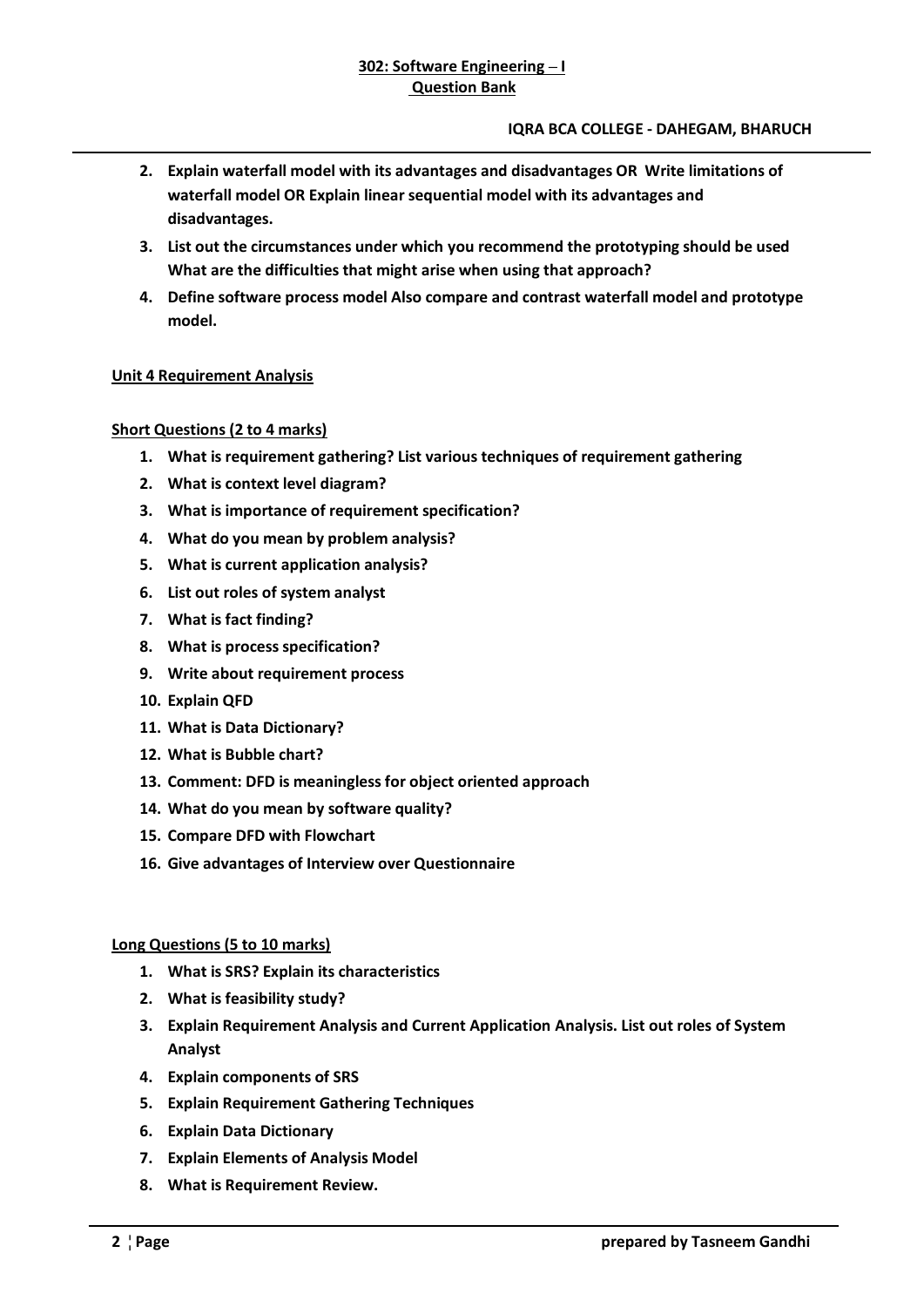### **IQRA BCA COLLEGE - DAHEGAM, BHARUCH**

- **9. Explain any one Requirement Elicitation Process**
- **10. What is QFD? Write its importance**
- **11. Explain SRS needs in detail**
- **12. Define Problem Analysis. Explain Analysis model with diagram**
- **13. Explain logical and physical DFD**
- **14. Explain FAST**
- **15. What is DFD? Explain various symbols of DFD. Give its relation with process specification.**
- **16. Explain questionnaire and record review techniques**
- **17. Explain rules of DFD**
- **18. DFD super market stock system**
- **19. DFD Air ticket reservation system**
- **20. DFD online shopping system**
- **21. DFD Hospital management system**
- **22. DFD Inventory management system**
- **23. DFD Library management system**
- **24. DFD Banking system**
- **25. DFD Insurance Agency System**
- **26. DFD show room dealing system**
- **27. DFD Railway reservation system**

### **Unit 5 System Design**

**Short Questions (2 to 4 marks)** 

- **1. What is functional independence?**
- **2. Give the relation between coupling and cohesion**
- **3. Explain Modelling**
- **4. Explain Detail and System Design**
- **5. Explain Modularity and Integration. Where are they observed?**
- **6. What is Divide and Concur Rule?**
- **7. Define Fan in and Fan out**
- **8. What is Perfective Maintenance?**
- **9. What is Forward Traceability?**
- **10. What is Temporal Cohesion?**
- **11. What is vertical partitioning?**
- **12. What is software architecture?**
- **13. What is functional abstraction? Give example**
- **14. What is cardinality?**
- **15. What is pancake structure?**